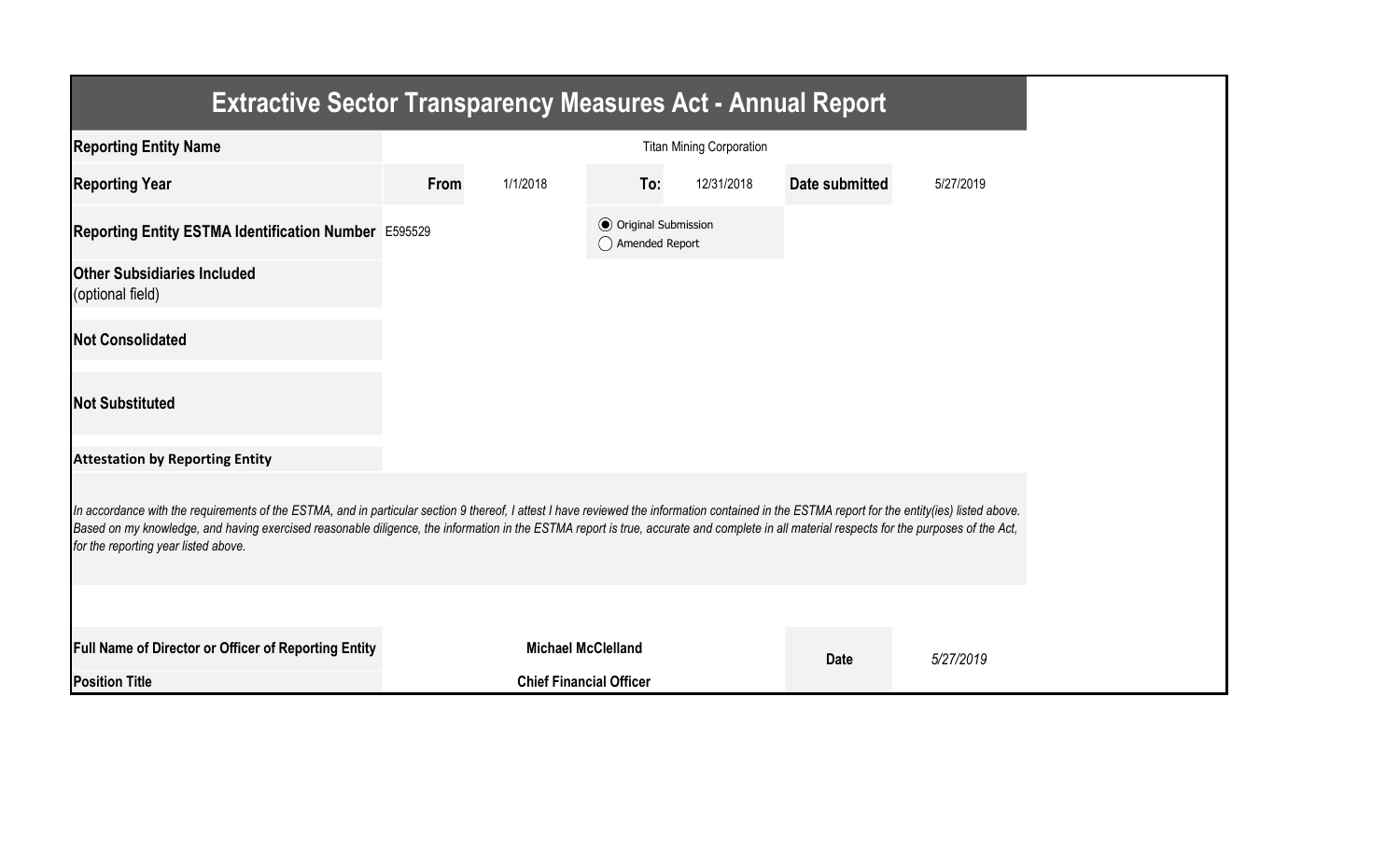| <b>Extractive Sector Transparency Measures Act - Annual Report</b>                                                      |                                              |                                                                                 |              |            |      |                                                |                |                  |                                               |                                      |                                                                       |  |
|-------------------------------------------------------------------------------------------------------------------------|----------------------------------------------|---------------------------------------------------------------------------------|--------------|------------|------|------------------------------------------------|----------------|------------------|-----------------------------------------------|--------------------------------------|-----------------------------------------------------------------------|--|
| <b>Reporting Year</b>                                                                                                   | From:                                        | 1/1/2018                                                                        | To:          | 12/31/2018 |      |                                                |                |                  |                                               |                                      |                                                                       |  |
| <b>Reporting Entity Name</b>                                                                                            | <b>Titan Mining Corporation</b>              |                                                                                 |              |            |      | <b>Currency of the</b><br><b>USD</b><br>Report |                |                  |                                               |                                      |                                                                       |  |
| <b>Reporting Entity ESTMA</b><br><b>Identification Number</b><br><b>Subsidiary Reporting Entities (if</b><br>necessary) | E595529                                      |                                                                                 |              |            |      |                                                |                |                  |                                               |                                      |                                                                       |  |
| <b>Payments by Payee</b>                                                                                                |                                              |                                                                                 |              |            |      |                                                |                |                  |                                               |                                      |                                                                       |  |
| <b>Country</b>                                                                                                          | Payee Name <sup>1</sup>                      | Departments, Agency, etc<br>within Payee that Received<br>Payments <sup>2</sup> | <b>Taxes</b> | Royalties  | Fees | <b>Production Entitlements</b>                 | <b>Bonuses</b> | <b>Dividends</b> | Infrastructure<br><b>Improvement Payments</b> | <b>Total Amount paid to</b><br>Payee | Notes <sup>34</sup>                                                   |  |
| United States of America                                                                                                | Town of Fowler                               |                                                                                 | \$260,000.00 |            |      |                                                |                |                  |                                               |                                      | 260,000 Payment of property taxes of buildings on<br>extraction site. |  |
| United States of America                                                                                                | Gouverneur Central School<br><b>District</b> |                                                                                 | \$230,000.00 |            |      |                                                |                |                  |                                               |                                      | 230,000 Payment of property taxes of buildings on<br>extraction site. |  |
|                                                                                                                         |                                              |                                                                                 |              |            |      |                                                |                |                  |                                               |                                      |                                                                       |  |
|                                                                                                                         |                                              |                                                                                 |              |            |      |                                                |                |                  |                                               |                                      |                                                                       |  |
|                                                                                                                         |                                              |                                                                                 |              |            |      |                                                |                |                  |                                               |                                      |                                                                       |  |
|                                                                                                                         |                                              |                                                                                 |              |            |      |                                                |                |                  |                                               |                                      |                                                                       |  |
|                                                                                                                         |                                              |                                                                                 |              |            |      |                                                |                |                  |                                               |                                      |                                                                       |  |
|                                                                                                                         |                                              |                                                                                 |              |            |      |                                                |                |                  |                                               |                                      |                                                                       |  |
|                                                                                                                         |                                              |                                                                                 |              |            |      |                                                |                |                  |                                               |                                      |                                                                       |  |
|                                                                                                                         |                                              |                                                                                 |              |            |      |                                                |                |                  |                                               |                                      |                                                                       |  |
|                                                                                                                         |                                              |                                                                                 |              |            |      |                                                |                |                  |                                               |                                      |                                                                       |  |
|                                                                                                                         |                                              |                                                                                 |              |            |      |                                                |                |                  |                                               |                                      |                                                                       |  |
|                                                                                                                         |                                              |                                                                                 |              |            |      |                                                |                |                  |                                               |                                      |                                                                       |  |
|                                                                                                                         |                                              |                                                                                 |              |            |      |                                                |                |                  |                                               |                                      |                                                                       |  |
| <b>Additional Notes:</b>                                                                                                |                                              |                                                                                 |              |            |      |                                                |                |                  |                                               |                                      |                                                                       |  |